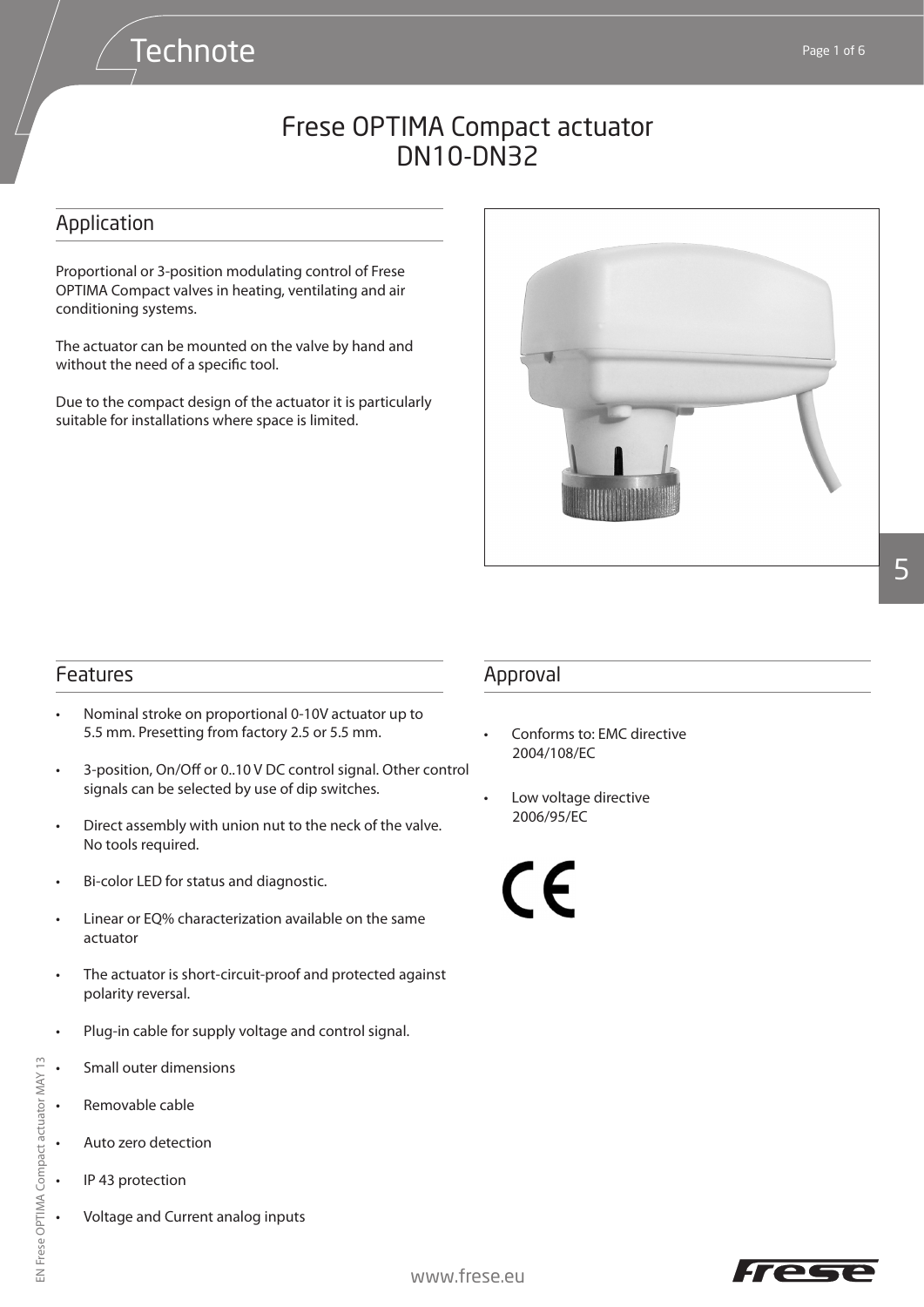# **Technote**

# Frese OPTIMA Compact actuator DN10-DN32

#### Technical data

| <b>Supply voltage:</b>     | See "Types and Operation data                  |
|----------------------------|------------------------------------------------|
| <b>Frequency:</b>          | 50/60 Hz                                       |
| <b>Cable lenght:</b>       | 1.5 <sub>m</sub>                               |
| <b>Protection class:</b>   | IP 43 acc. EN60529                             |
| <b>Ambient conditions:</b> | Temperature 0°C50°C                            |
|                            | Humidity 10-90% r.F.                           |
| <b>Weight:</b>             | 215q                                           |
| <b>Nominal force:</b>      | >120N                                          |
| Input impedance:           | $> 100$ k Ohm (DC 010v)                        |
| <b>Nominal stroke:</b>     | 2,5 - 5,0 - 5,5mm (Can be set by dip switches) |
|                            |                                                |

## Types and Operation Data

| Types   | <b>Valve</b><br>Dim. | <b>Function</b>     | <b>Running time</b><br>(50 Hz) | <b>Supply voltage</b> | <b>Power</b><br><b>Consumtion</b> | Parallel opera-<br>tion<br><b>No. of actuator</b> |
|---------|----------------------|---------------------|--------------------------------|-----------------------|-----------------------------------|---------------------------------------------------|
| 53-1180 | <b>DN10-DN32</b>     | DC 010 V 5,5mm      | $8 \frac{\text{s}}{\text{mm}}$ | $AC/DC$ 24 V +/- 15%  | 2,5 VA                            | Max. 4                                            |
| 53-1181 | <b>DN10-DN32</b>     | 3 - position/On/Off | $13 \text{ s/mm}$              | AC 24 V +/- 15%       | 2.5 VA                            | Max. 4                                            |
| 53-1182 | <b>DN10-DN32</b>     | 3 - position/On/Off | $13 \text{ s/mm}$              | AC 230 V +/- 10%      | 6,5 VA                            | Max. 4                                            |
| 53-1183 | <b>DN10-DN32</b>     | DC 010 V 2,5 mm     | $8 \frac{\text{s}}{\text{mm}}$ | $AC/DC$ 24 V +/- 15%  | 2,5 VA                            | Max. 4                                            |

### Ordering

When ordering, please give quantity, designation and type code. **Example** - 1pc, 0-10V 5,5 mm valve actuator, 24V, 53-1180.

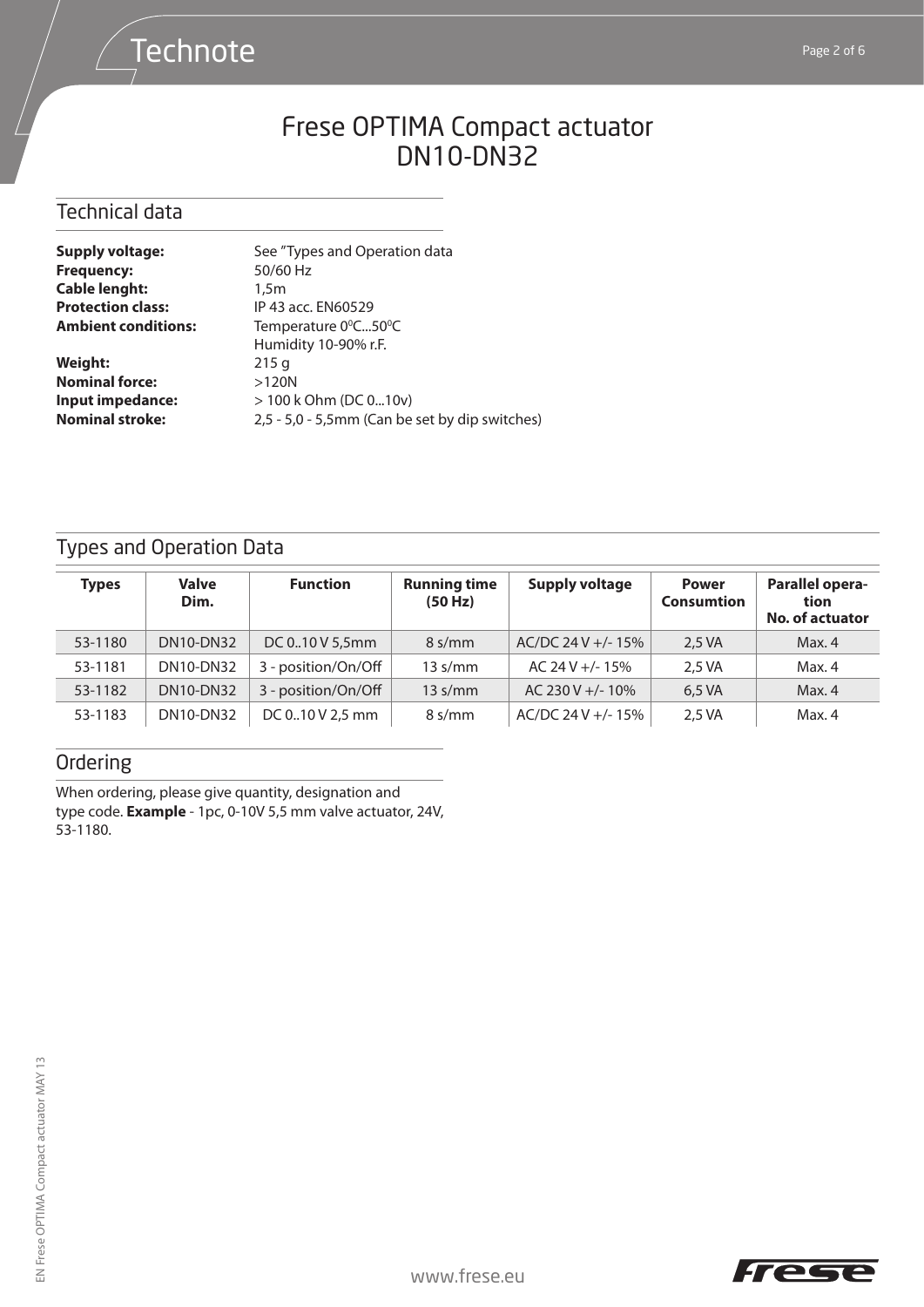### Connection diagrams

**Technote** 

**53-1180** 0-10V, 24V, 5,5 mm

**53-1183** 0-10V, 24V, 2,5 mm









**53-1182** 3-position 230V







3

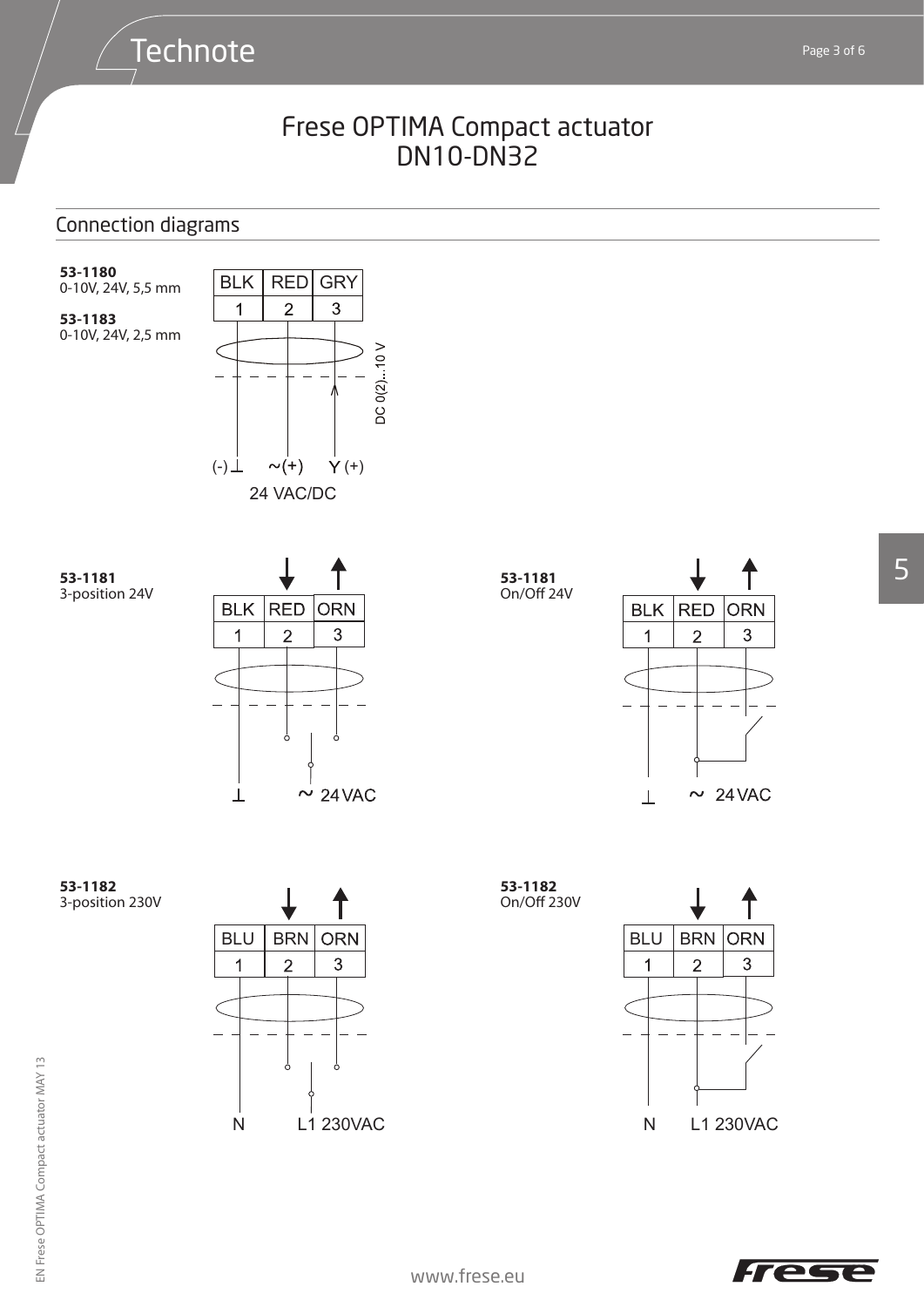### Configuration after installation

**Technote** 

#### **53-1180 & 53-1183**

**Dip switch 1-2-3**

Control signal range Factory setting 0-10V



#### **Dip switch 4**

Stem action Factory setting RA (Reverse acting)



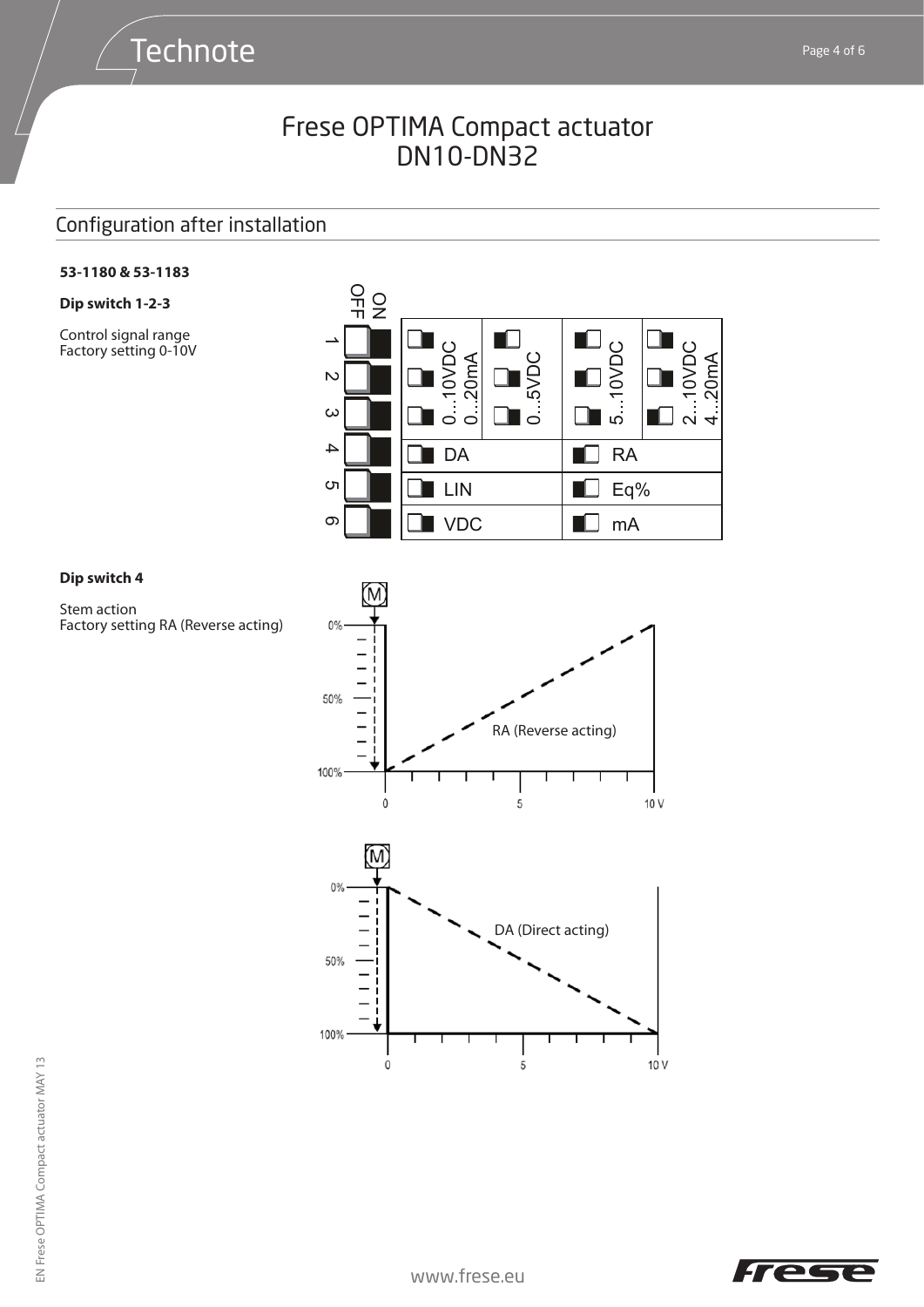## Configuration after installation

#### **53-1180 & 53-1183**



#### **Dip switch 5**

Actuator characterization Actuator characteriz<br>Factory setting EQ%



EQ% characterization



Linear characterization